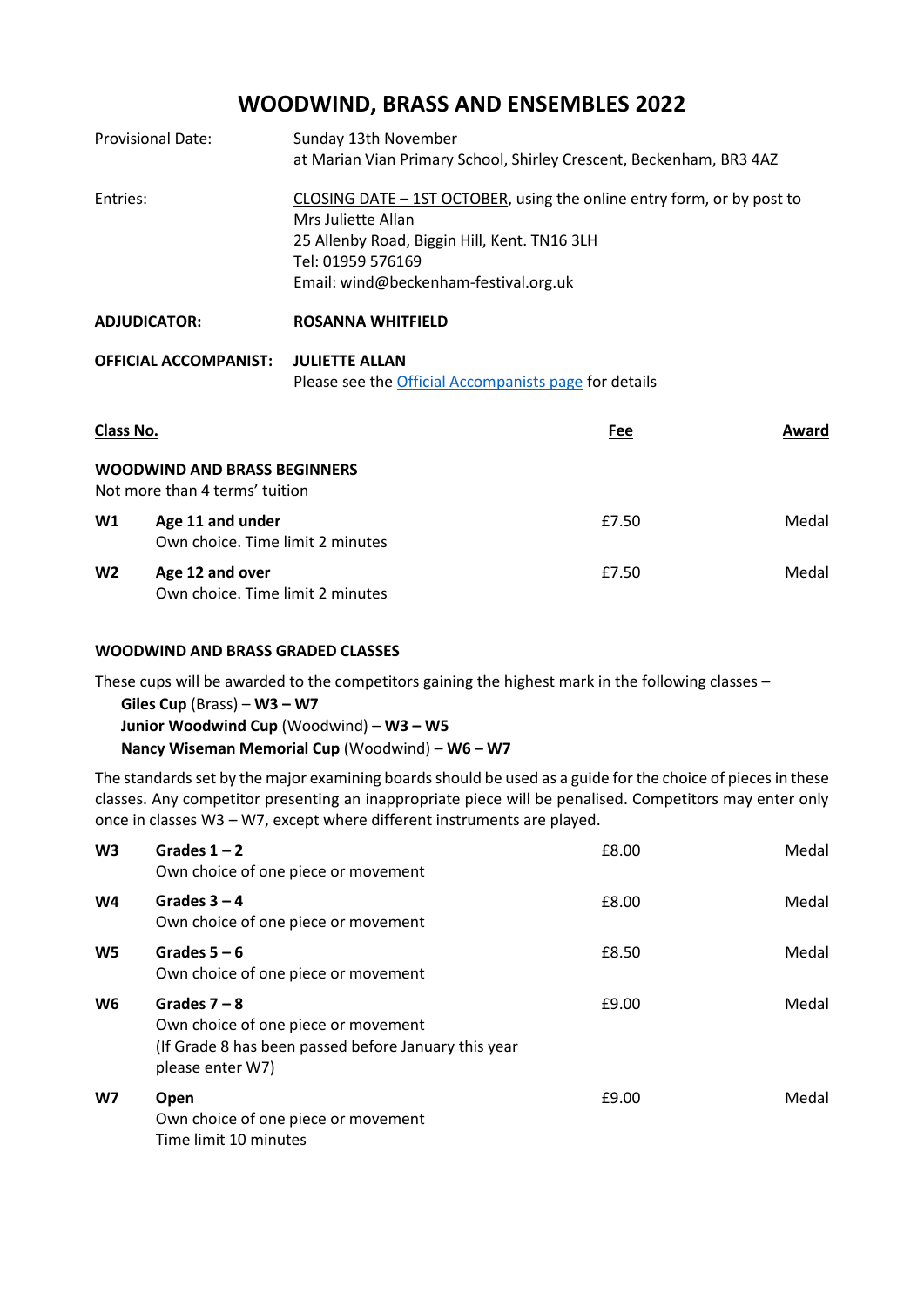## **WOODWIND AND BRASS RECITAL CLASSES**

Own choice of two or three pieces which should be of contrasting styles and periods. Credit will be given for the choice of programme.

| W8                                                                               | Age 11 and under<br>Own choice as above. Time limit 8 minutes           | £9.50  | <b>Carolyn Butler Cup</b>  |
|----------------------------------------------------------------------------------|-------------------------------------------------------------------------|--------|----------------------------|
| W9                                                                               | Age 13 and under<br>Own choice as above. Time limit 10 minutes          | £9.50  | <b>George Withers Cup</b>  |
| <b>W10</b>                                                                       | Age 16 and under<br>Own choice as above. Time limit 12 minutes          | £10.00 | <b>John Brightwell Cup</b> |
| W11                                                                              | Open<br>Own choice as above. Time limit 15 minutes                      | £10.50 | <b>Diamond Cup</b>         |
|                                                                                  | <b>WOODWIND AND BRASS OPEN CLASSES</b>                                  |        |                            |
| W12                                                                              | Sonata or Sonatina<br>Own choice of one movement. Time limit 10 minutes | £9.00  | Medal                      |
| <b>W13</b>                                                                       | Concerto<br>Own choice of one movement. Time limit 15 minutes           | £9.00  | <b>Concerto Cup</b>        |
| <b>WOODWIND AND BRASS LIGHT MUSIC CLASSES</b><br>TV themes, popular songs, jazz: |                                                                         |        |                            |
| <b>W14</b>                                                                       | Age 11 and under<br>Own choice of one piece. Time limit 4 minutes       | £8.50  | Medal                      |
| <b>W15</b>                                                                       | Age 14 and under<br>Own choice of one piece. Time limit 5 minutes       | £8.50  | Medal                      |
| W <sub>16</sub>                                                                  | Age 15 and over<br>Own choice of one piece. Time limit 5 minutes        | £8.50  | Medal                      |

## **WOODWIND AND BRASS DUET CLASSES**

The **Ernest Hall Trophy** will be awarded to the duet gaining the highest mark in classes **W17 – W20**

Any combination of woodwind and/or brass instruments, with or without accompaniment

| <b>W17</b>      | Age 11 and under<br>Own choice. Time limit 4 minutes                                                     | £9.00  | Medals        |
|-----------------|----------------------------------------------------------------------------------------------------------|--------|---------------|
| <b>W18</b>      | Age 13 and under<br>Own choice. Time limit 5 minutes                                                     | £9.00  | <b>Medals</b> |
| W19             | Age 16 and under<br>Own choice. Time limit 6 minutes                                                     | £10.00 | <b>Medals</b> |
| <b>W20</b>      | <b>Open</b><br>Own choice. Time limit 8 minutes                                                          | £10.00 | <b>Medals</b> |
| W <sub>21</sub> | <b>Teacher and Pupil Duet</b><br>The teacher will not be adjudicated<br>Own choice. Time limit 4 minutes | £7.50  | Medal         |